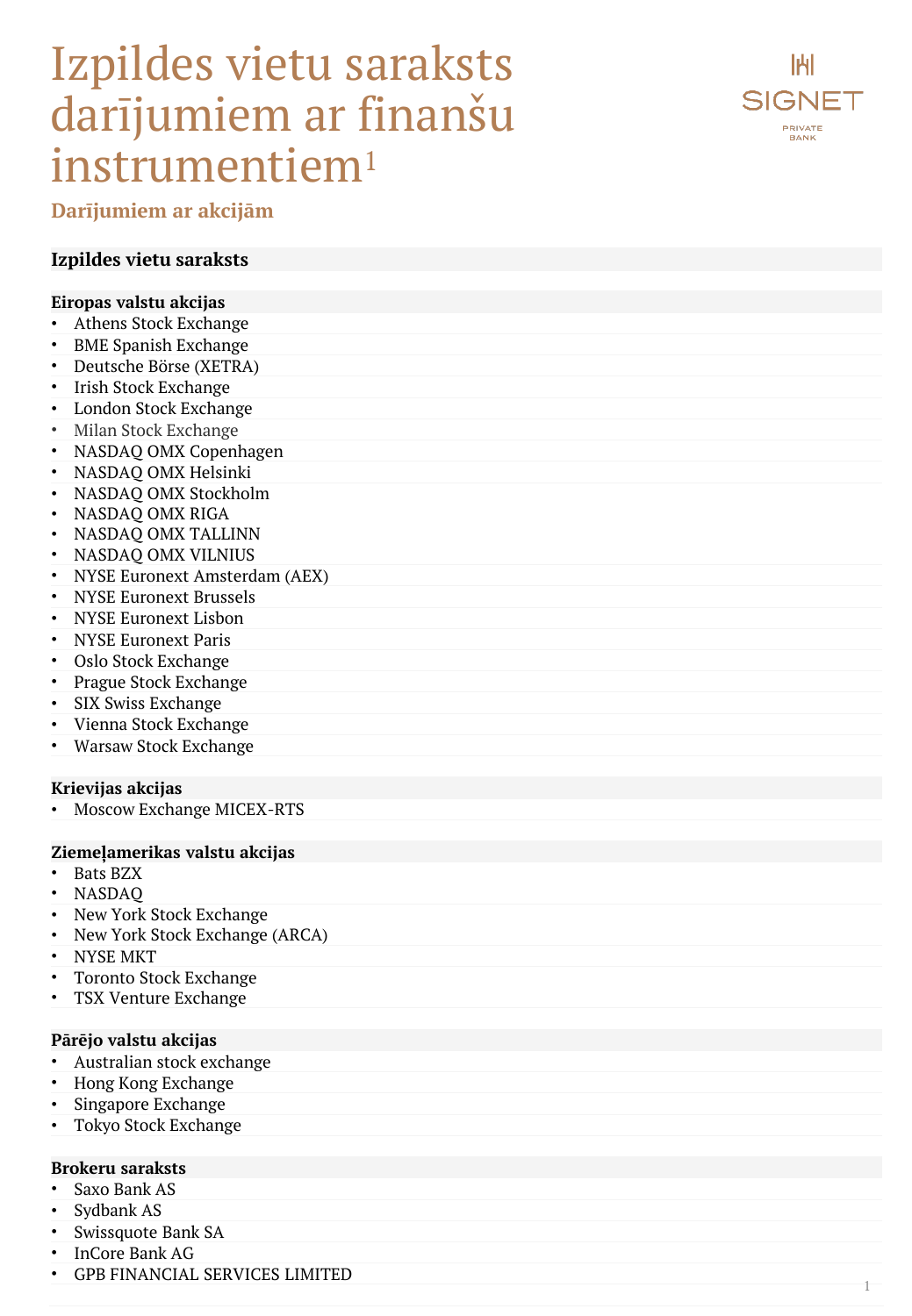# **Darījumiem ar parāda vērtspapīriem**

#### **Izpildes vietu saraksts**

- Bloomberg MTF
- Market Axess MTF
- Nasdaq OMX Baltic

#### **Brokeru saraksts**

- A3E Capital SICAV p.l.c.
- ABG Sundal Collier
- ADAMANT CAPITAL PARTNERS JSC
- AFS Interest B.V.
- Amstel Securities LLP
- Ashenden Finance SA
- AS BlueOrange Bank
- AS LHV Pank
- Baltic International Bank SE
- Banca Zarattini
- BANCO BILBAO VIZCAYA ARGENTARIA SA
- BCP SECURITIES, LLC
- Bridport & co
- Bankhaus Scheich Wertspapierspecialist AG
- Carnegie AS
- CLSA Europe BV
- Diagram Capital Ltd
- ERSTE BANK AUSTRIA
- Gottex Securities AB
- GPB Financial Services Limited
- INTL FCStone Europe SA Carl Kliem
- KNG Securities LLP
- Landesbank Baden-Württemberg
- MeritKapital Ltd
- Oolders, Heijning & Voogelaar B.V.
- Pareto Securities AB
- Saxo Bank AS
- Signet Asset Management Latvia
- Stifel Europe Bank AG
- Swissquote Bank SA

# **Darījumiem ar atvasinātajiem finanšu instrumentiem**

#### **Izpildes vietu saraksts**

- CBOE Chicago Board Options Exchange
- CBOT Chicago Board of Trade
- CME Chicago Mercantile Exchange
- COMEX The Commodity Exchange Inc.
- EUREX
- ICE Intercontinental Exchange
- NYMEX The New York Mercantile Exchange
- NYBOT The New York Board of Trade